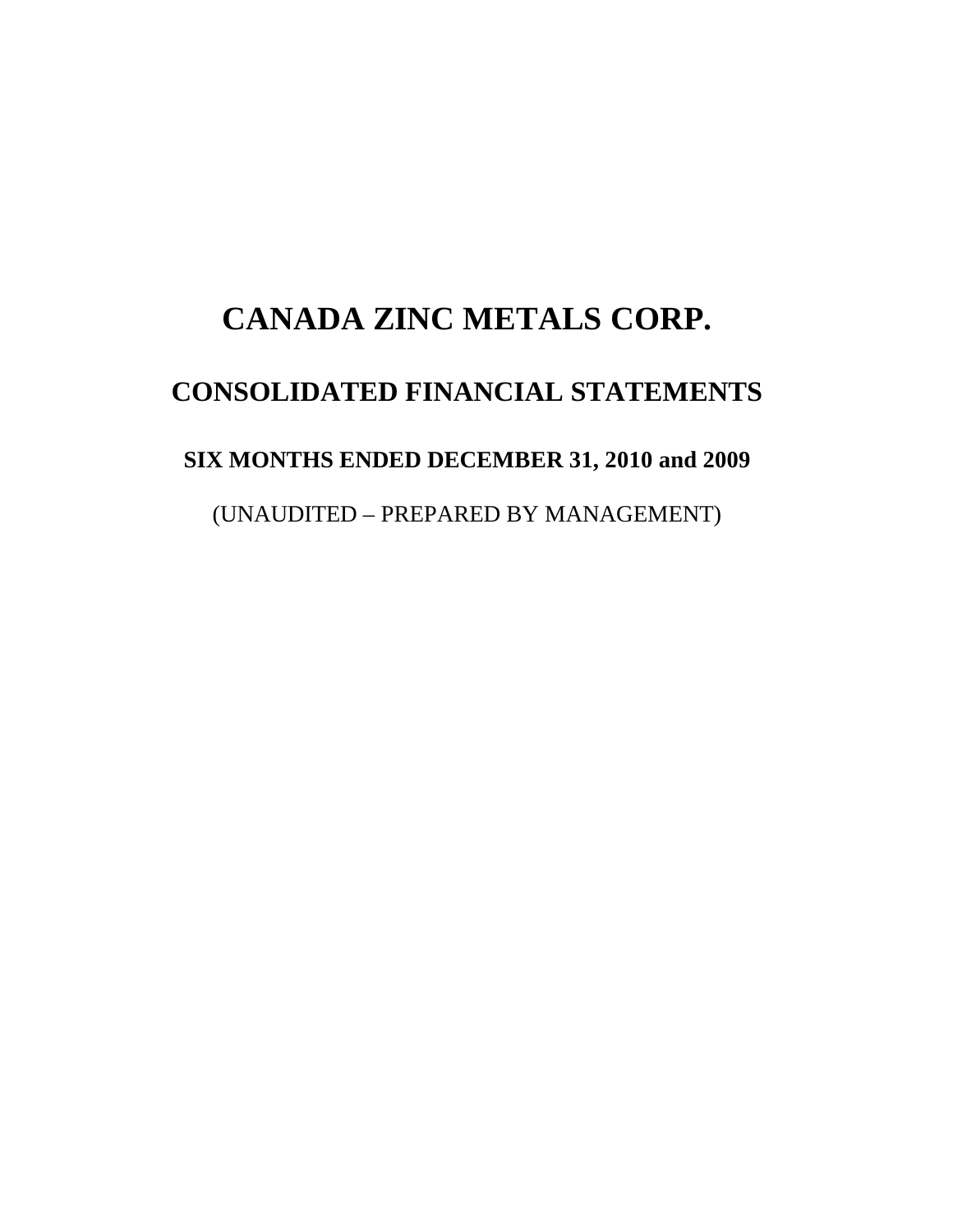#### NOTICE OF NO AUDITOR REVIEW OF CONSOLIDATED INTERIM FINANCIAL STATEMENTS

Under National Instrument 51-102, Part 4, subsection 4.3(3)(a), if an auditor has not performed a review of the interim consolidated financial statements, they must be accompanied by a notice indicating that the consolidated financial statements have not been reviewed by an auditor.

The accompanying unaudited interim consolidated financial statements of the Company have been prepared by management and approved by the Audit Committee and Board of Directors of the Company.

The Company's independent auditors have not performed a review of these interim consolidated financial statements in accordance with the standards established by the Canadian Institute of Chartered Accountants for a review of interim consolidated financial statements by an entity's auditors.

February 28, 2011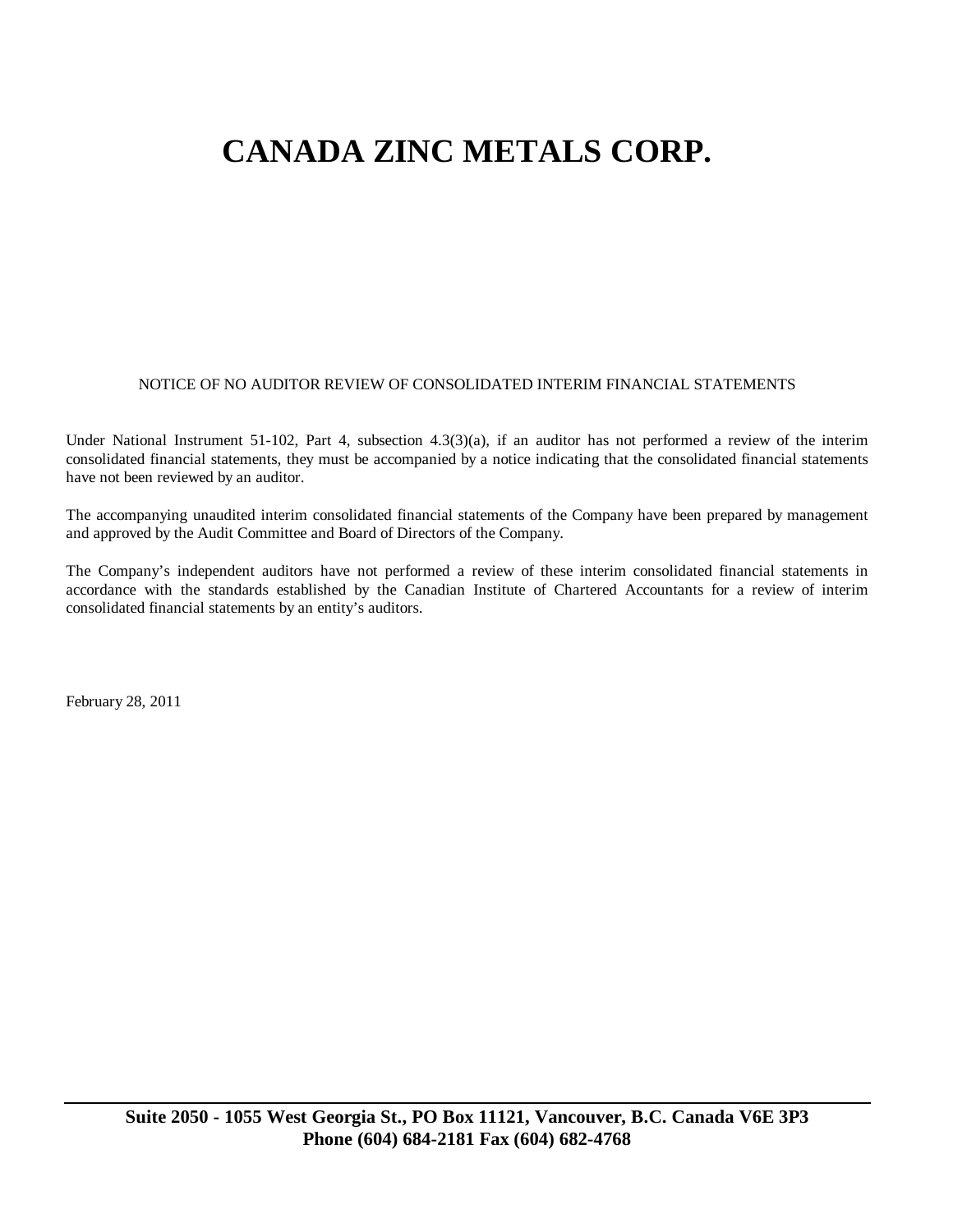#### CONSOLIDATED BALANCE SHEETS AS AT DECEMBER 31, 2010 AND JUNE 30, 2010

|                                                                                                                                              | December 31, 2010 |                  |    | June 30, 2010       |
|----------------------------------------------------------------------------------------------------------------------------------------------|-------------------|------------------|----|---------------------|
|                                                                                                                                              |                   | (unaudited)      |    | (audited)           |
| <b>ASSETS</b>                                                                                                                                |                   |                  |    |                     |
| <b>Current</b>                                                                                                                               |                   |                  |    |                     |
| Cash and cash equivalents                                                                                                                    | \$                | 21,089,125       | \$ | 9,281,997           |
| Receivables                                                                                                                                  |                   | 237,463          |    | 67,972              |
| METC recoverable (Note 3)                                                                                                                    |                   |                  |    | 921,063             |
| Prepaid expenses                                                                                                                             |                   | 170,680          |    | 373,081             |
| Marketable securities (Note 2)                                                                                                               |                   | 366,875          |    | 450,000             |
|                                                                                                                                              |                   | 21,864,143       |    | 11,094,113          |
| <b>Other assets</b>                                                                                                                          |                   | 89,000           |    | 89,000              |
| <b>Equipment and leasehold improvements</b>                                                                                                  |                   | 5,913            |    | 3,973               |
| Long-term prepaid expenses and deposits                                                                                                      |                   | 192,145          |    | 75,000              |
| <b>Resource properties</b> (Note 3)                                                                                                          |                   | 57,032,919       |    | 52,179,664          |
|                                                                                                                                              | \$                | 79,184,120       | \$ | 63,441,750          |
| <b>LIABILITIES AND SHAREHOLDERS' EQUITY</b><br><b>Current</b><br>Accounts payable and accrued liabilities<br>Due to related parties (Note 6) | \$                | 357,111<br>1,902 | \$ | 1,295,366<br>61,532 |
|                                                                                                                                              |                   |                  |    |                     |
|                                                                                                                                              |                   | 359,013          |    | 1,356,898           |
| <b>Future income taxes</b>                                                                                                                   |                   | 7,040,397        |    | 7,040,397           |
| <b>Shareholders' equity</b>                                                                                                                  |                   |                  |    |                     |
| Capital stock (Note 4)                                                                                                                       |                   | 90,012,403       |    | 72,370,651          |
| Contributed surplus (Note 4)                                                                                                                 |                   | 9,037,492        |    | 8,226,203           |
| Deficit                                                                                                                                      |                   | (27, 242, 480)   |    | (25,627,399)        |
| Accumulated other comprehensive income (loss) (Note 2)                                                                                       |                   | (22,705)         |    | 75,000              |
|                                                                                                                                              |                   | 71,784,710       |    | 55,044,455          |
|                                                                                                                                              | \$                | 79,184,120       | \$ | 63,441,750          |

Subsequent events (Note 9)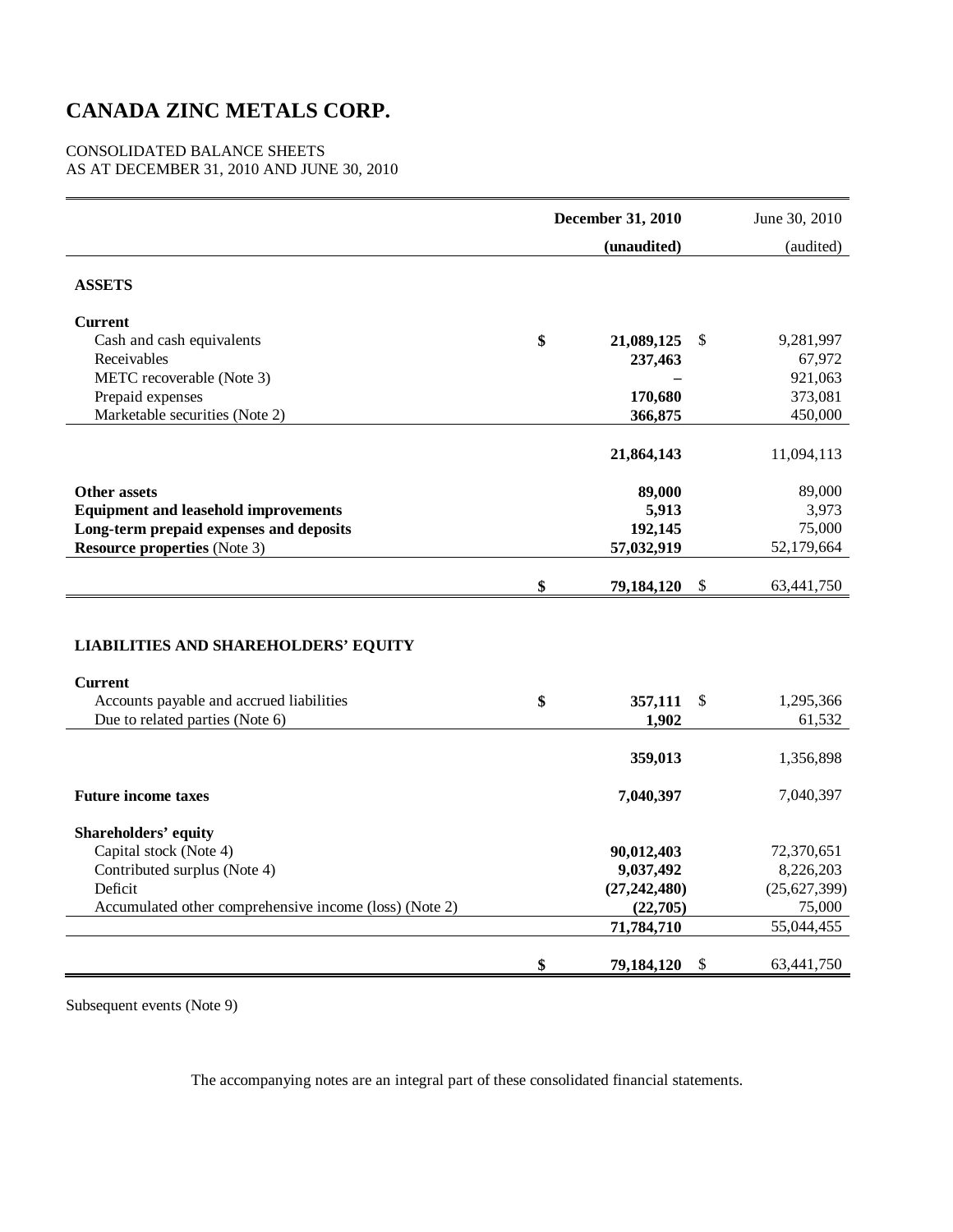#### CONSOLIDATED INTERIM STATEMENTS OF OPERATIONS AND DEFICIT FOR THE SIX MONTHS ENDED DECEMBER 31, 2010 AND 2009 (UNAUDITED – PREPARED BY MANAGEMENT)

|                                                  |                | Three months ended | Six months ended |                |  |
|--------------------------------------------------|----------------|--------------------|------------------|----------------|--|
|                                                  |                | December 31,       | December 31,     |                |  |
|                                                  | 2010           | 2009               | 2010             | 2009           |  |
|                                                  |                |                    |                  |                |  |
| <b>ADMINISTRATION EXPENSES</b>                   |                |                    |                  |                |  |
| Administration                                   | \$<br>15,000   | \$<br>15,000       | \$<br>30,000     | \$<br>30,000   |  |
| Amortization                                     | 445            | 651                | 903              | 1,302          |  |
| Bank charges                                     | 621            | 1,085              | 1,483            | 1,969          |  |
| <b>Bonuses</b>                                   |                | 97,750             |                  | 97,750         |  |
| Consulting                                       | 366,494        | 236,812            | 476,769          | 411,625        |  |
| Flow-through taxes (adjustment)                  |                | (10, 189)          |                  | (2,368)        |  |
| <b>Investor Relations</b>                        | 46,504         | 463                | 62,462           | 463            |  |
| Management fees                                  | 37,500         | 37,500             | 75,000           | 75,000         |  |
| Office and miscellaneous                         | 20,142         | 14,481             | 32,178           | 23,939         |  |
| Professional fees                                | 3,779          | 20,549             | 36,779           | 27,060         |  |
| Regulatory fees                                  | 13,745         | 2,495              | 19,440           | 4,995          |  |
| Rent                                             | 15,056         | 15,075             | 30,133           | 28,938         |  |
| Stock-based compensation                         | 676,505        | 313,062            | 734,066          | 352,498        |  |
| Transfer agent fees                              | 4,761          | 1,663              | 6,309            | 3,022          |  |
| Travel and promotion                             | 22,332         | 4,667              | 31,049           | 33,925         |  |
| Wages and benefits                               | 95,728         | 82,861             | 184,850          | 206,025        |  |
|                                                  |                |                    |                  |                |  |
| Loss before other items                          | (1,318,612)    | (833,925)          | (1,721,421)      | (1, 296, 143)  |  |
| <b>OTHER ITEMS</b>                               |                |                    |                  |                |  |
| Interest and other income                        | 36,515         | 6,907              | 106,340          | 17,769         |  |
|                                                  |                |                    |                  |                |  |
| Loss for the period                              | (1,282,097)    | (827, 018)         | (1,615,081)      | (1,278,374)    |  |
|                                                  |                |                    |                  |                |  |
| Deficit, beginning of period                     | (25,960,383)   | (16,885,649)       | (25,627,399)     | (16, 434, 293) |  |
| Deficit, end of period                           | \$(27,242,480) | \$(17,712,667)     | \$(27,242,480)   | \$(17,712,667) |  |
|                                                  |                |                    |                  |                |  |
|                                                  |                |                    |                  |                |  |
| Basic and diluted loss per share                 | \$<br>(0.01)   | \$<br>(0.01)       | \$<br>(0.02)     | \$<br>(0.01)   |  |
|                                                  |                |                    |                  |                |  |
| Weighted average number of shares<br>outstanding | 116,990,078    | 88,754,213         | 109,445,885      | 88,611,564     |  |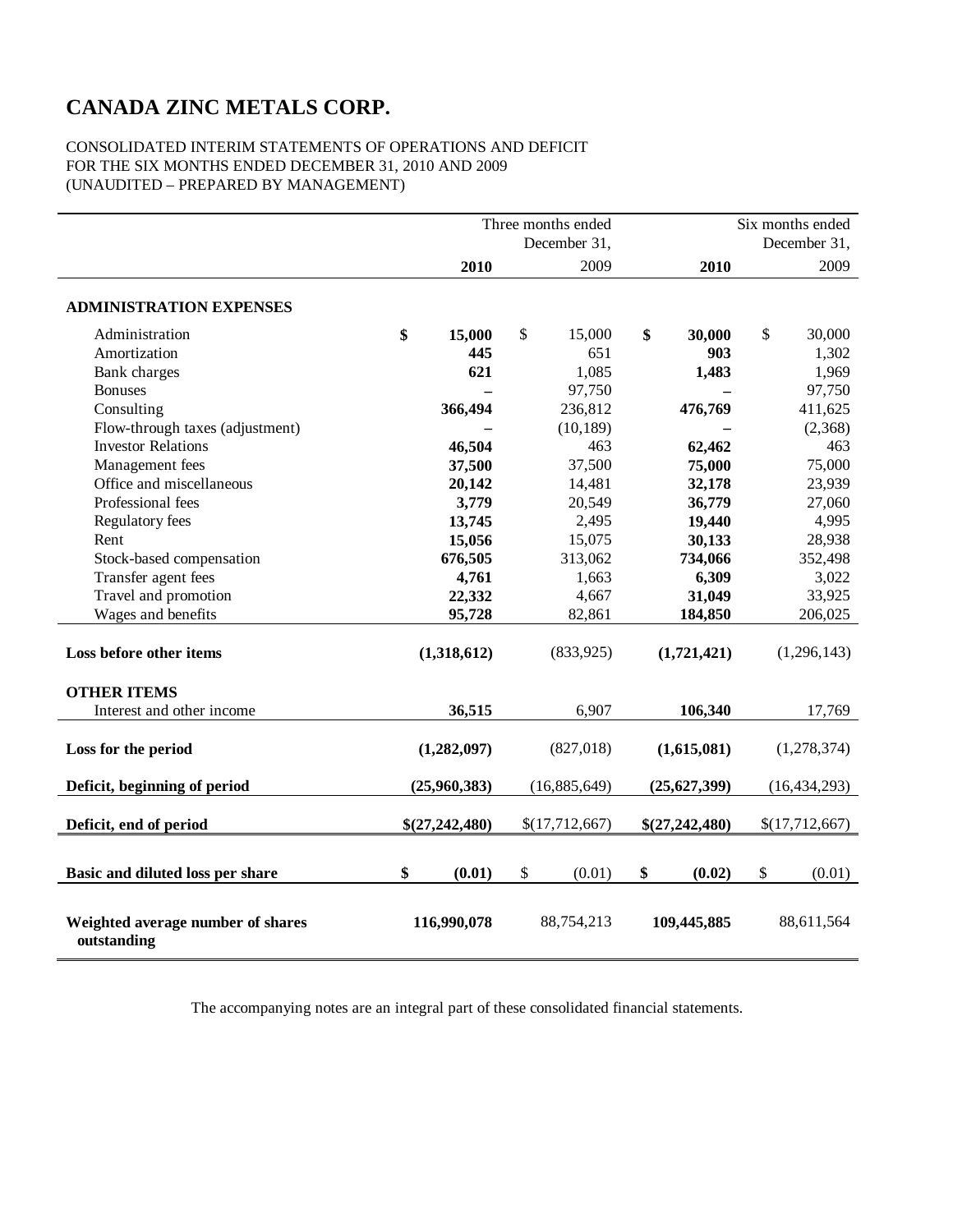#### CONSOLIDATED STATEMENTS OF COMPREHENSIVE LOSS FOR THE THREE MONTHS ENDED DECEMBER 31, 2010 AND 2009 (UNAUDITED – PREPARED BY MANAGEMENT)

|                                                                                  |                   | Three months ended<br>December 31. |                   | Six months ended<br>December 31, |
|----------------------------------------------------------------------------------|-------------------|------------------------------------|-------------------|----------------------------------|
|                                                                                  | 2010              | 2009                               | 2010              | 2009                             |
| Loss for the period before<br>comprehensive loss<br>Adjustment for the change in | \$<br>(1,282,097) | \$<br>(827,018)                    | \$<br>(1,615,081) | \$<br>(1,278,374)                |
| fair value of securities<br>during the period (Note 2)                           | (3,955)           |                                    | (97,705)          |                                  |
| Comprehensive loss for the<br>period                                             | \$<br>(1,286,052) | \$<br>(827, 018)                   | \$<br>(1,712,786) | \$<br>(1,278,374)                |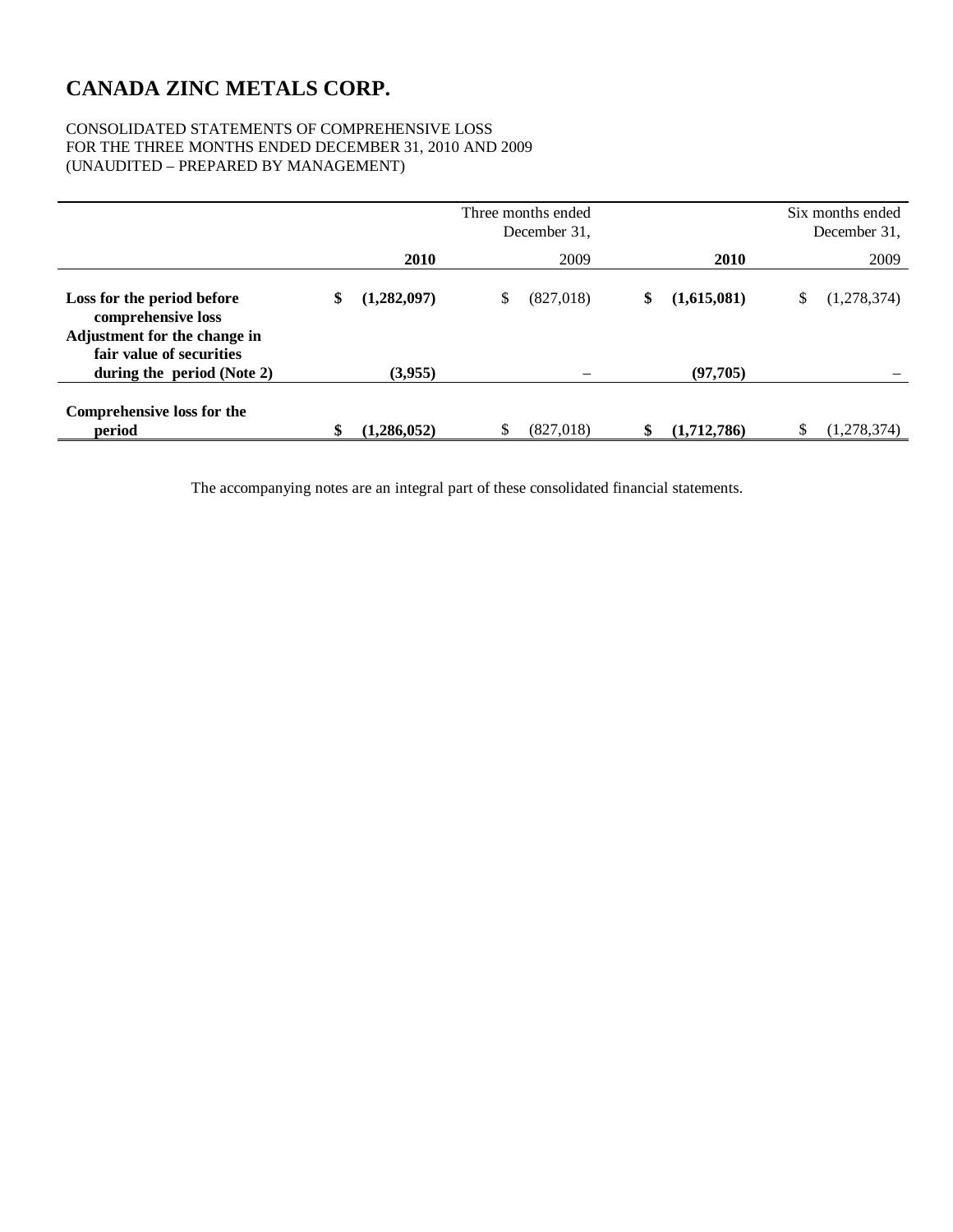#### CONSOLIDATED INTERIM STATEMENTS OF CASH FLOWS FOR THE SIX MONTHS ENDED DECEMBER 31, 2010 AND 2009 (UNAUDITED – PREPARED BY MANAGEMENT)

|                                                                                                                     |                                   | Three months ended<br>December 31, | Six months ended<br>December 31, |                                 |
|---------------------------------------------------------------------------------------------------------------------|-----------------------------------|------------------------------------|----------------------------------|---------------------------------|
|                                                                                                                     | 2010                              | 2009                               | 2010                             | 2009                            |
| <b>CASH FLOWS FROM OPERATING</b><br><b>ACTIVITIES</b>                                                               |                                   |                                    |                                  |                                 |
| Loss for the period before comprehensive loss<br>Items not affecting cash:                                          | (1,282,097)<br>S.                 | (827,018)<br>S.                    | (1,615,081)<br>\$                | (1,278,374)                     |
| Amortization<br>Stock-based compensation                                                                            | 445<br>676,505                    | 651<br>313,062                     | 903<br>734,066                   | 1,302<br>352,498                |
| Changes in non-cash working capital items:<br>(Increase) decrease in receivables                                    | 136,072                           | 81,154                             | (169, 491)                       | 56,592                          |
| Decrease in METC recoverable<br>(Increase) decrease in prepaid expenses<br>Increase in accounts payable and accrued | (57, 680)                         | 16,258                             | 921,063<br>202,401               | (3,049)                         |
| liabilities<br>(Increase) decrease in due to/ from related<br>parties                                               | (25, 101)<br>1,902                | (41, 408)<br>50,000                | (684, 409)<br>(3,326)            | (40, 490)<br>47,530             |
| Cash used in operating activities                                                                                   | (549, 954)                        | (407, 301)                         | (613, 874)                       | (863,991)                       |
| <b>CASH</b><br><b>FLOWS</b><br><b>FROM</b><br><b>INVESTING</b><br><b>ACTIVITIES</b>                                 |                                   |                                    |                                  |                                 |
| Equipment and leasehold improvements<br>Long-term prepaid expenses and deposits                                     | (1, 911)                          |                                    | (2, 843)<br>(117, 145)           |                                 |
| Marketable securities costs<br>Resource property costs                                                              | (14,580)<br>(1,720,517)           | (289, 546)                         | (14,580)<br>(5,163,405)          | (375,000)<br>(1,184,616)        |
| Cash used in investing activities                                                                                   | (1,737,008)                       | (289, 546)                         | (5,297,973)                      | (1,559,616)                     |
| <b>CASH FLOWS FROM FINANCING</b><br><b>ACTIVITIES</b>                                                               |                                   |                                    |                                  |                                 |
| Issuance of common shares, net of issuance costs<br>Common shares repurchased                                       | 18,067,250<br>(132, 037)          | 153,250<br>(47,080)                | 18,086,000<br>(367, 025)         | 153,250<br>(124, 193)           |
| Cash provided by financing activities                                                                               | 17,935,213                        | 106,170                            | 17,718,975                       | 29,057                          |
| Change in cash and cash equivalents during the<br>period                                                            | 15,648,251                        | (590, 677)                         | 11,807,128                       | (2,394,550)                     |
| Cash and cash equivalents, beginning of period                                                                      | 5,440,874                         | 4,585,521                          | 9,281,997                        | 6,389,394                       |
| Cash and cash equivalents, end of period                                                                            | \$<br>21,089,125                  | \$<br>3,994,844                    | \$21,089,125                     | \$<br>3,994,844                 |
| Cash and cash equivalents<br>Cash<br><b>Guaranteed Investment Certificates</b>                                      | 120,125<br>\$<br>20,969,000<br>\$ | \$<br>50,844<br>\$<br>3,944,000    | \$<br>120,125<br>\$20,969,000    | \$<br>50,844<br>\$<br>3,944,000 |

**Supplemental disclosure with respect to cash flows** (Note 5)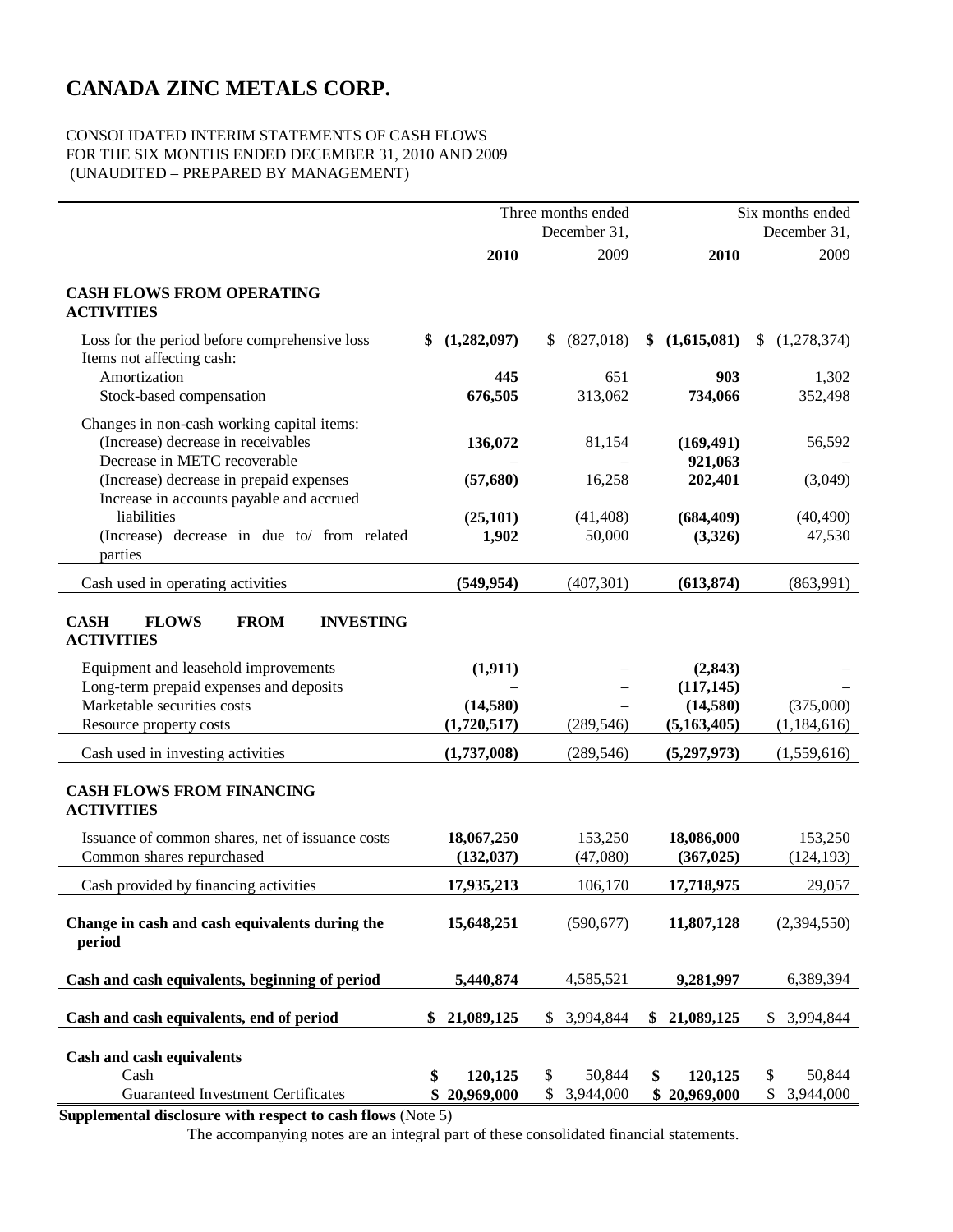#### **1. BASIS OF PRESENTATION**

These interim consolidated financial statements have been prepared using Canadian generally accepted accounting principles (Canadian GAAP). The interim consolidated financial statements include normal recurring adjustments, which in management's opinion, are necessary for a fair presentation of the financial results of the interim period presented.

The disclosures in these statements do not conform in all aspects to the requirements of Canadian GAAP for annual financial statements. These statements follow the same accounting policies and methods of their application as the most recent annual consolidated financial statements. These statements should be read in conjunction with the Company's June 30, 2010 consolidated financial statements and notes thereto.

#### **2. MARKETABLE SECURITIES**

During fiscal 2010, the Company invested \$375,000 by subscribing for 1,875,000 units of TNR Gold Corp. ("TNR") at a price of \$0.20 per unit. The quoted market value of the marketable securities as of December 31, 2010 was \$346,875 (June 30, 2010 – \$450,000).

During the period ended December 31, 2010, the Company invested \$14,580 by purchasing 10,000 shares of Gold Hawk Resources Inc. ("GHK") in the open market at a price of \$1.458 per share. The quoted market value of the marketable securities as of December 31, 2010 was \$20,000.

The Company included net unrealized losses on marketable securities of \$97,705 in other accumulated comprehensive income (loss) in the shareholders' equity section of the consolidated balance sheets.

As at December 31, 2010, the marketable securities and accumulated other comprehensive income (loss) are comprised of the following:

|                                                                        | Number of           |                         | Accumulated<br>Other<br>Comprehensive | Fair Market             |
|------------------------------------------------------------------------|---------------------|-------------------------|---------------------------------------|-------------------------|
|                                                                        | <b>Shares</b>       | Cost                    | Income (Loss)                         | Value                   |
| Balance, June 30, 2010<br><b>Additions</b>                             | 1,875,000<br>10,000 | 375,000<br>S.<br>14.580 | 75,000<br>S<br>5,420                  | 450,000<br>S.<br>20,000 |
| Adjustment for change in fair value of<br>securities during the period |                     |                         | (103, 125)                            | (103, 125)              |
| Balance, December 31, 2010                                             | 1,885,000           | 389,580<br>S            | \$ (22,705)                           | 366,875                 |

#### **3. RESOURCE PROPERTIES**

Title to resource properties involves certain inherent risks due to the difficulties of determining the validity of certain claims as well as the potential for problems arising from the frequently ambiguous conveyancing history characteristic of many resource properties. The Company has investigated title to all of its resource properties and, to the best of its knowledge, title to all of its properties are in good standing.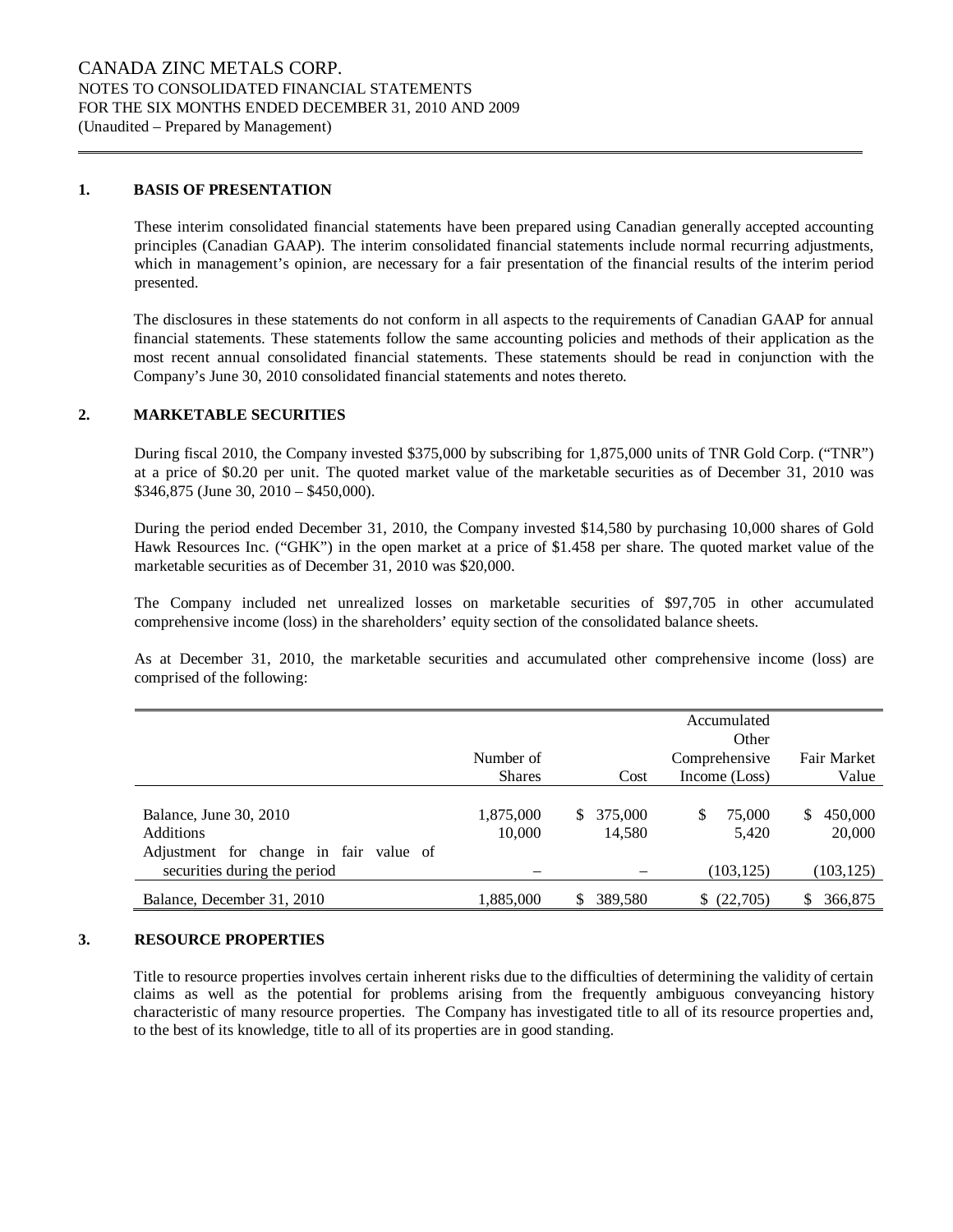#### **3. RESOURCE PROPERTIES (cont'd…)**

#### **DA Property, Northwest Territories**

The Company holds an 8.2% interest, subject to a 5% gross overriding royalty ("GOR") on diamonds, a 5% net smelter returns ("NSR") royalty on other minerals, and a 10% net profits interest ("NPI"), in certain mineral claims located in the Northwest Territories. Pursuant to an amended and restated Mineral Property Option Agreement, dated August 30, 1998, the Company has the option to reduce the GOR and NSR interests to 2.25% and 2%, respectively, and eliminate entirely the NPI by completing certain share issuances and cash payments to the original property owner within 90 days of a production decision.

#### **Kechika Regional, British Columbia**

#### **Akie Property, British Columbia**

The Company owns a 100% interest in the Akie property, which resulted from Company expenditures and the acquisition of Ecstall Mining Corporation.

In addition to the Akie property, the Company controls a large contiguous group of claims which comprise the Kechika Regional project. These claims are underlain by geology identical to that on the Akie property (Cardiac Creek deposit) and Cirque.

|                                                                              |                      |              | Kechika         |               |   |              |
|------------------------------------------------------------------------------|----------------------|--------------|-----------------|---------------|---|--------------|
|                                                                              | <b>Akie Property</b> |              | <b>Regional</b> | DA            |   | <b>Total</b> |
| <b>Acquisition Costs:</b><br>Balance, June 30, 2010 and<br>December 31, 2010 | \$<br>24, 175, 329   | $\mathbb{S}$ | 328,432 \$      | 71,535 \$     |   | 24,575,296   |
| <b>Deferred Exploration Costs:</b>                                           |                      |              |                 |               |   |              |
| Balance, June 30, 2010                                                       | 26,281,810           |              | 1,172,533       | 150,025       |   | 27,604,368   |
| Additions:                                                                   |                      |              |                 |               |   |              |
| Camp equipment                                                               | 23,688               |              |                 |               |   | 23,688       |
| Camp operating                                                               | 139,661              |              |                 |               |   | 139,661      |
| Drilling                                                                     | 4,107,743            |              |                 |               |   | 4,107,743    |
| Geological consulting                                                        | 78,726               |              |                 |               |   | 78,726       |
| Geotechnical program                                                         | 481,254              |              |                 |               |   | 481,254      |
| Environmental studies                                                        | 22,183               |              |                 |               |   | 22,183       |
| Balance, December 31, 2010                                                   | 31,135,065           |              | 1,172,533       | 150,025       |   | 32,457,623   |
| <b>December 31, 2010</b>                                                     | \$<br>55,310,394     | \$           | 1,500,965       | \$<br>221,560 | S | 57,032,919   |

The following table summarizes resource property expenses by property:

The Company has applied for the 20% British Columbia Mining Exploration Tax Credit ("METC") and the enhanced tax credit of an additional 10% for Mountain Pine Beetle affected areas, on qualified mining exploration costs incurred by the Company in fiscal 2009. The METC application for \$1,688,438 has not been recorded by the Company pending receipt of the Notice of Assessment from the Canada Revenue Agency.

During the period ended December 31, 2010, the Company received a refund of \$921,063 of METC for its fiscal 2008 application.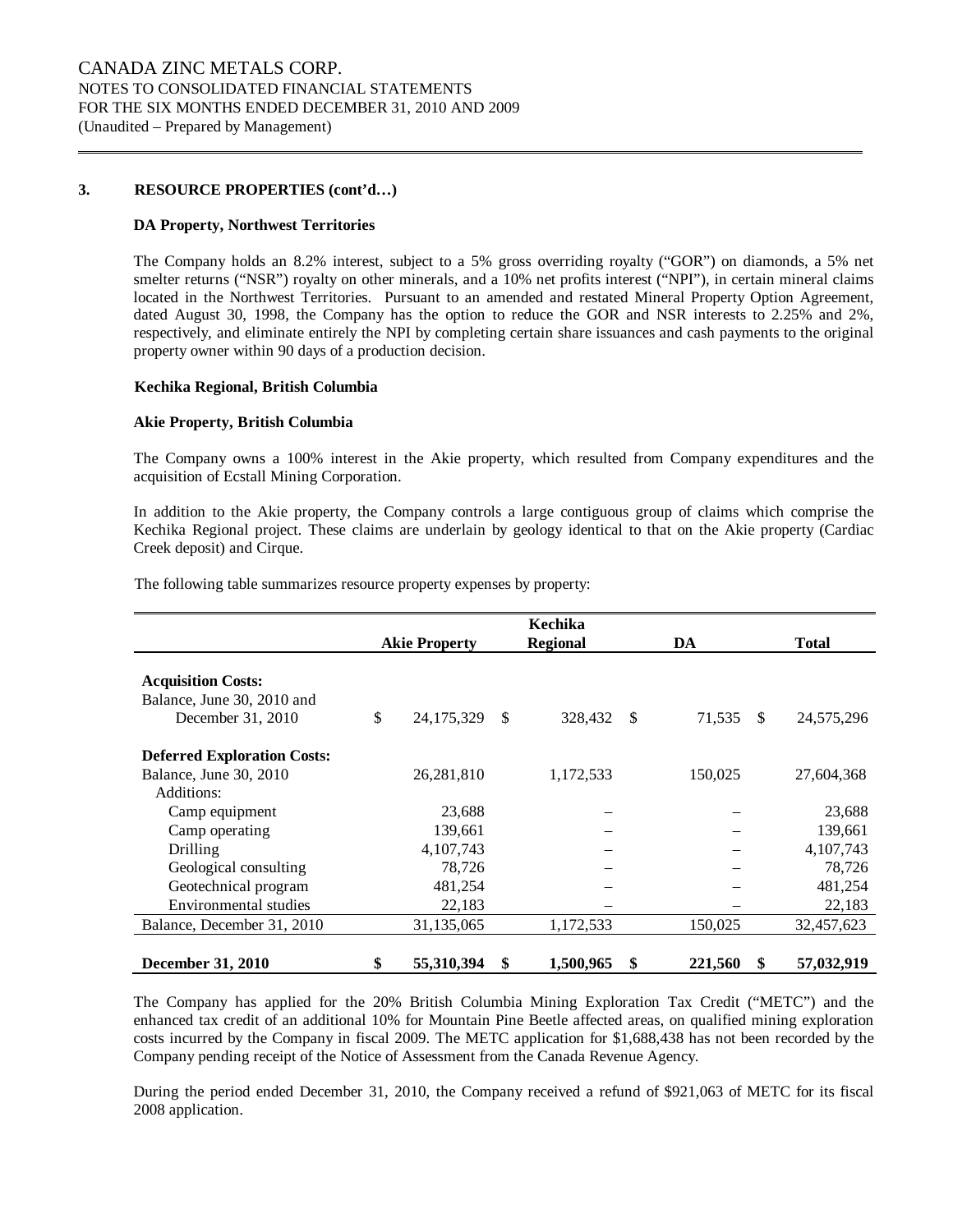#### **4. CAPITAL STOCK AND CONTRIBUTED SURPLUS**

#### **(a ) Authorized and issued**

|                                                 | Number of<br><b>Shares</b> | Amount            | Contributed<br>Surplus |
|-------------------------------------------------|----------------------------|-------------------|------------------------|
| Authorized                                      |                            |                   |                        |
| Unlimited common shares without par value       |                            |                   |                        |
|                                                 |                            |                   |                        |
| Balance, June 30, 2010                          | 102,711,414                | 72,794,784<br>\$. | \$8,042,623            |
| Private placements (i)                          | 31,386,224                 | 18,000,000        |                        |
| Share issuance costs (i)                        |                            | (47,000)          |                        |
| Exercise of options (ii)                        | 490,000                    | 248,552           | (115, 552)             |
| NCIB shares returned to treasury (iii)          | (1,029,000)                | (735,204)         | 298,234                |
| Stock- based compensation                       |                            |                   | 734,066                |
| Balance, December 31, 2010                      | 133,558,638                | 90,261,132        | 8,959,371              |
| Less repurchase of capital stock $-$ NCIB (iii) | (353,500)                  | (248, 729)        | 78,121                 |
| <b>Balance, December 31, 2010</b>               | 133, 205, 138              | 90,012,403<br>S   | \$9,037,492            |

During the period ended December 31, 2010:

- i. the Company completed a non-brokered private placement with Tongling Nonferrous Metals Group Holdings Co. Ltd. ("Tongling") of 31,386,224 units at a price of \$0.5735 per unit for total gross proceeds of \$18,000,000. Each unit consists of one common share and one half of a common share purchase warrant. Each whole warrant shall entitle the purchaser to purchase, at any time within 24 months from closing, one additional common share of the Company at a price of \$0.675 during the first year and at a price of \$0.775 during the second year. The Company paid \$47,000 in share issuance costs on this private placement.
- ii. an aggregate of 490,000 stock options were exercised at a weighted average price of \$0.27 per share and 490,000 common shares were issued for total proceeds of \$133,000. In addition, a reallocation of \$115,552 from contributed surplus to share capital was recorded on the exercise of these options.
- iii. the Company received TSX Venture Exchange ("TSXV") approval to extend a normal course issuer bid ("NCIB") to purchase at market price up to 5,135,570 common shares, being approximately 5% of the Company's issued and outstanding common shares through the facilities of the TSXV. The new bid commenced on August 1, 2010 and will stay open for 12 months.

The Company repurchased 792,500 shares of its common shares for a total consideration of \$367,025 at a weighted average price of \$0.46 per share under the NCIB, of which \$559,800 was recorded as a reduction to capital stock for the assigned value of the shares, and \$192,775 was allocated to contributed surplus.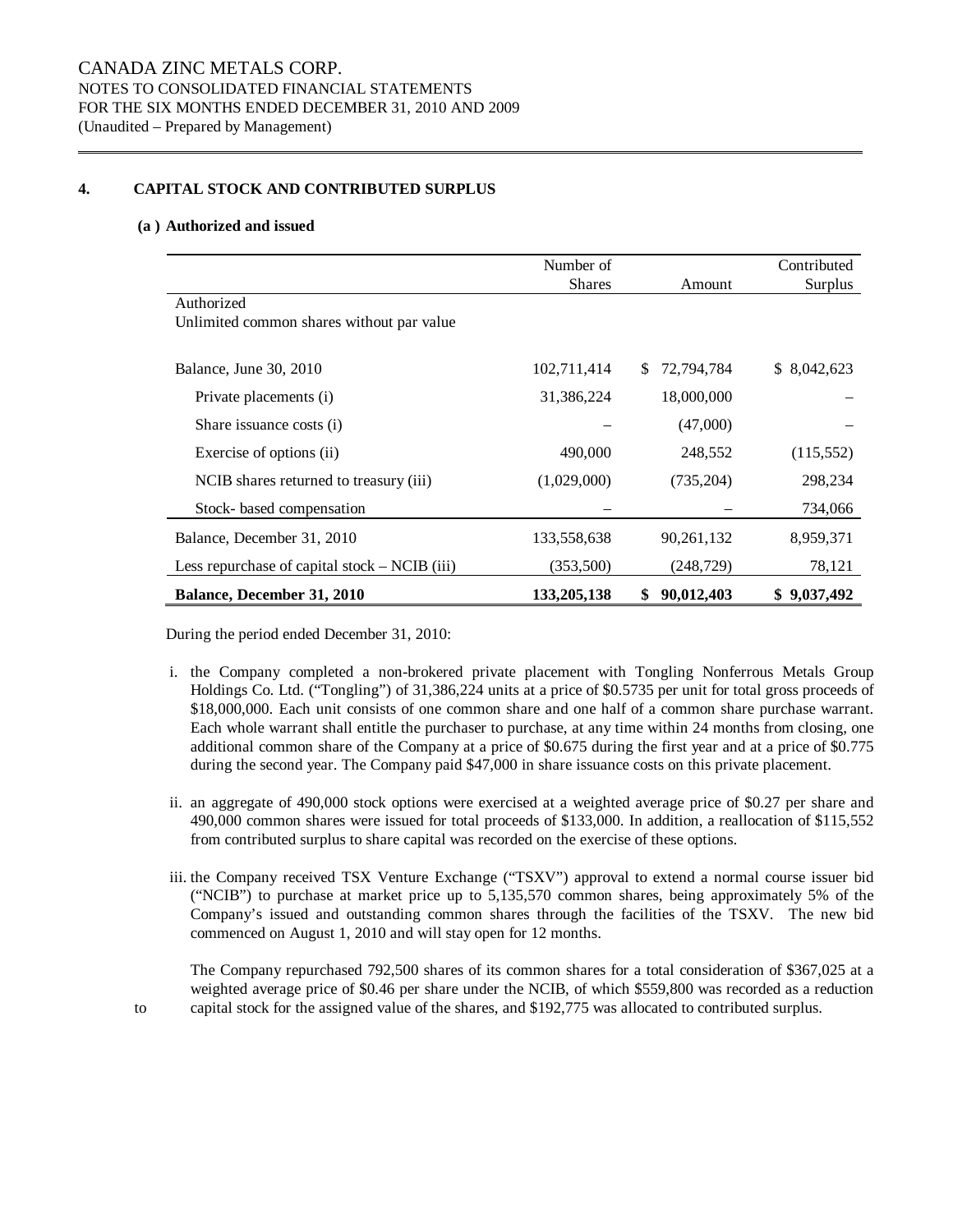#### **4. CAPITAL STOCK AND CONTRIBUTED SURPLUS (cont'd…)**

#### **(a ) Authorized and issued (cont'd…)**

The total NCIB purchases are summarized as follows:

|                  |   | August 1, 2009 to July<br>31, 2010 |    | August 1, 2010 to<br>December 31, 2010 | <b>Total NCIB</b><br>purchases |
|------------------|---|------------------------------------|----|----------------------------------------|--------------------------------|
| Number of shares |   | 744,000                            |    | 638,500                                | 1,382,500                      |
| Purchase price   | S | 311.501                            | J) | 296,076                                | 607.577                        |

The purchases are made in accordance with the policies and rules of the TSXV. The Company will pay the market price of the common shares at the time of acquisition and will not purchase more than 2% of the total issued and outstanding common shares within any 30 day period.

A total of 1,029,000 common shares, of which 590,000 were repurchased during fiscal 2010, were cancelled and returned to the Company's treasury. The remaining 353,500 shares were returned to the treasury for cancellation subsequent to the period ended December 31, 2010.

#### **(b ) Stock options**

The Company has adopted a 20% fixed stock option plan whereby the Company has reserved 20,557,283 common shares under the amended plan. The term of any options granted under the plan is fixed by the Board of Directors and may not exceed ten years from date of grant.

The number of options granted to a consultant in a 12 month period must not exceed 2% of the issued shares of the Issuer from the date of grant. Options issued to consultants performing investor relations activities must vest in stages over 12 months with no more than 1/4 of the options vesting in any three month period. Stock options granted to directors, officers and employees of the Company vest immediately.

Stock option transactions and the number of stock options outstanding are summarized as follows:

|                                   | Number of<br>Options   | Weighted Average<br><b>Exercise Price</b> |              |
|-----------------------------------|------------------------|-------------------------------------------|--------------|
| Balance, June 30, 2010<br>Granted | 7,225,500<br>1,870,000 | \$                                        | 0.47<br>0.54 |
| Exercised<br>Expired              | (490,000)<br>(100,000) |                                           | 0.27<br>0.64 |
| Balance, December 31, 2010        | 8,505,500              |                                           | 0.50         |
| Exercisable, December 31, 2010    | 7,145,500              |                                           | 0.50         |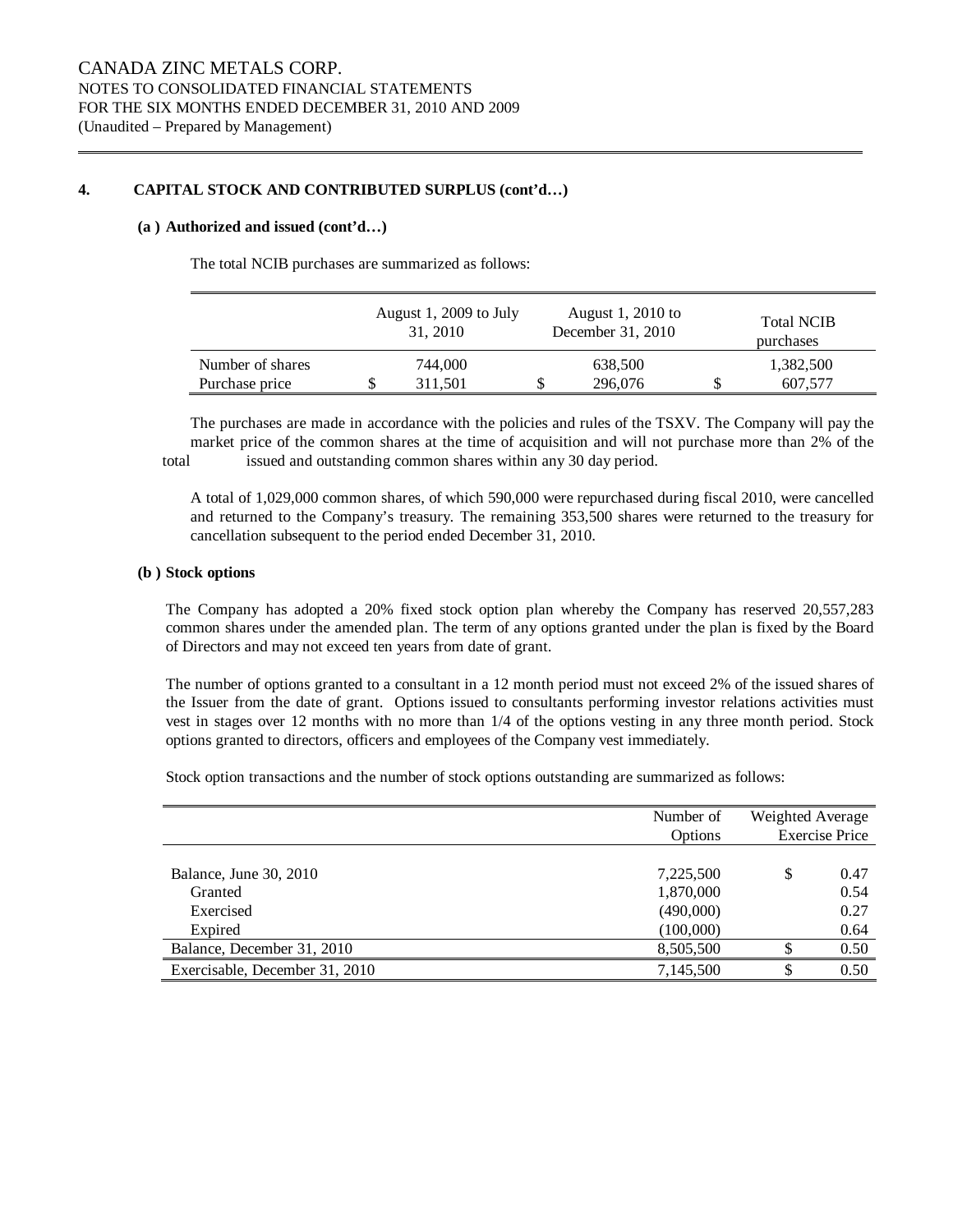#### **4. CAPITAL STOCK AND CONTRIBUTED SURPLUS (cont'd)**

#### **(b) Stock options (cont'd…)**

Stock options outstanding and exercisable at December 31, 2010 are summarized as follows:

| Number of Options | <b>Exercise Price</b> | <b>Expiry Date</b> | Exercisable |
|-------------------|-----------------------|--------------------|-------------|
|                   |                       |                    |             |
| 10,000            | \$0.81                | January 9, 2011    | 10,000      |
| 155,000           | \$0.70                | November 14, 2016  | 155,000     |
| 22,500            | \$0.25                | November 14, 2011  | 22,500      |
| 175,000           | \$0.25                | April 10, 2012     | 175,000     |
| 50,000            | \$0.25                | July 3, 2012       | 50,000      |
| 50,000            | \$1.15                | July 3, 2012       | 50,000      |
| 70,000            | \$1.30                | November 28, 2012  | 70,000      |
| 420,000           | \$1.05                | February 11, 2018  | 420,000     |
| 318,000           | \$0.25                | February 11, 2018  | 318,000     |
| 150,000           | \$0.25                | April 1, 2013      | 150,000     |
| 75,000            | \$1.05                | April 29, 2013     | 75,000      |
| 200,000           | \$0.25                | October 21, 2013   | 200,000     |
| 1,130,000         | \$0.25                | October 31, 2018   | 1,130,000   |
| 700,000           | \$0.40                | September 22, 2014 | 437,500     |
| 430,000           | \$0.40                | October 9, 2019    | 430,000     |
| 860,000           | \$0.41                | October 13, 2016   | 700,000     |
| 100,000           | \$0.50                | November 16, 2012  | 100,000     |
| 100,000           | \$0.70                | November 16, 2012  | 100,000     |
| 1,320,000         | \$0.63                | January 15, 2020   | 1,307,500   |
| 300,000           | \$0.50                | May 15, 2015       | 75,000      |
| 440,000           | \$0.50                | November 8, 2020   | 440,000     |
| 1,430,000         | \$0.55                | November 24, 2020  | 730,000     |
| 8,505,500         |                       |                    | 7,145,500   |

During the period ended December 31, 2010, under the fair value based method, a total of \$734,066 (2009 – \$352,498) in stock-based compensation expense was recorded in the statements of loss and deficit for vested stock options granted to directors, officers, employees and consultants of the Company.

The fair value of stock options used to calculate compensation expense has been estimated using the Black-Scholes option pricing model with the following weighted average assumptions:

| December 31,             | 2010      | 2009   |
|--------------------------|-----------|--------|
|                          |           |        |
| Risk free interest rate  | 2.53%     | 2.43 % |
| Expected dividend yield  | 0%        | 0%     |
| Stock price volatility   | 106%      | 92%    |
| Expected life of options | 9.9 years | vears  |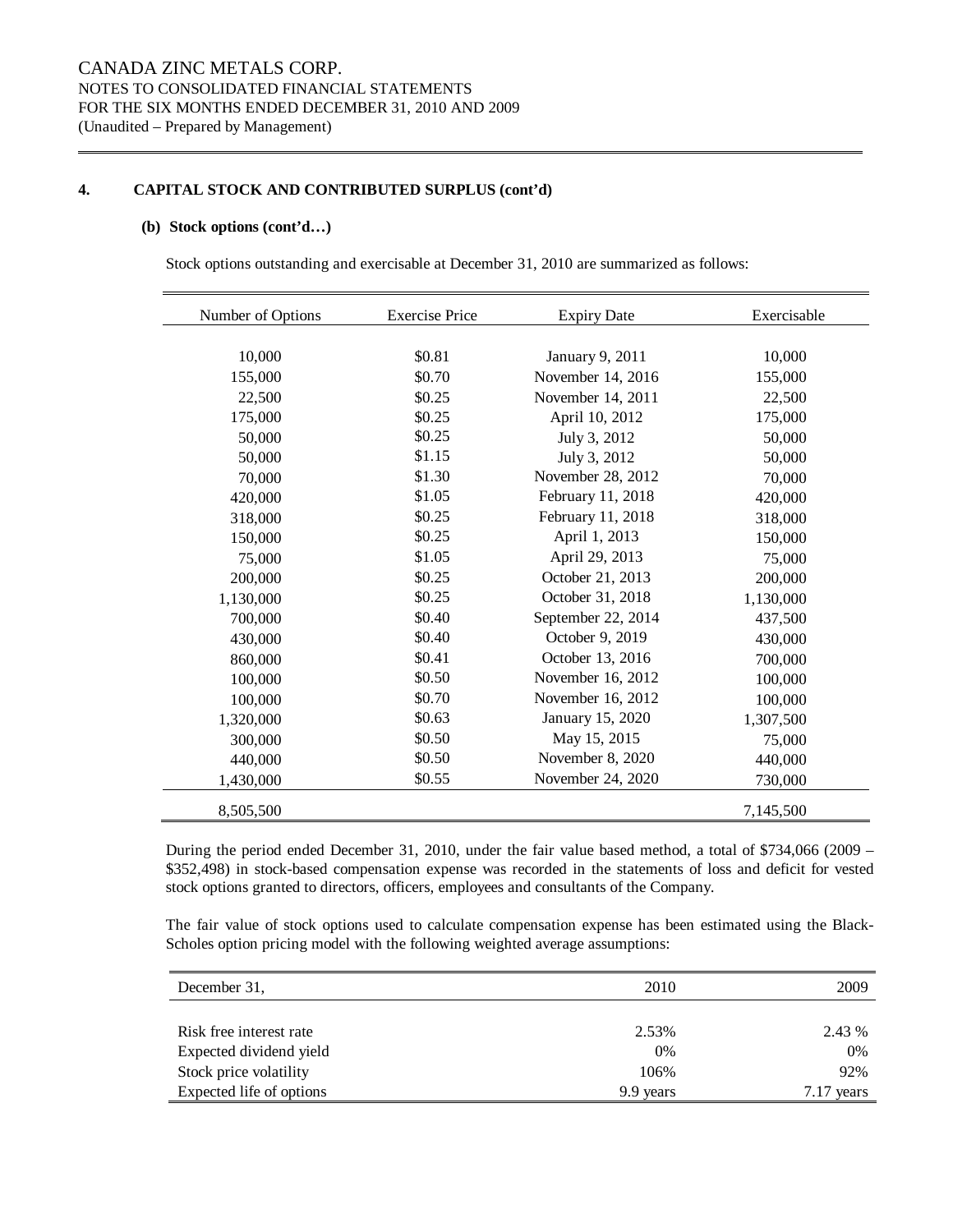#### **4. CAPITAL STOCK AND CONTRIBUTED SURPLUS (cont'd)**

#### **(b) Stock options (cont'd…)**

The weighted average fair value of options granted during the period ended December 31, 2010 was \$0.47  $(2009 - $0.25)$  per share.

#### **(c ) Warrants**

As at December 31, 2010, the Company had outstanding share purchase warrants, enabling holders to acquire common shares as follows:

| Number of Warrants | Exercise Price | <b>Expiry Date</b> |
|--------------------|----------------|--------------------|
|                    |                |                    |
| 2,500,000          | 0.800<br>S.    | December 7, 2011   |
| 15,693,112         | $0.675^{(1)}$  | November 16, 2011  |
|                    | $0.775^{(1)}$  | November 16, 2012  |
| 18, 193, 112       |                |                    |

 $(1)$  Warrants are exercisable at a price of \$0.675 during the first year and at a price of \$0.775 during the second year.

Warrant transactions and the number of warrants outstanding and exercisable are as follows:

|                            | Number of       | Weighted Average      |       |
|----------------------------|-----------------|-----------------------|-------|
|                            | <b>Warrants</b> | <b>Exercise Price</b> |       |
|                            |                 |                       |       |
| Balance, June 30, 2010     | 2,500,000       |                       | 0.800 |
| Granted (Note $4(a)$ (i))  | 15,693,112      |                       | 0.675 |
| Balance, December 31, 2010 | 18, 193, 112    | S                     | 0.692 |

#### **5. SUPPLEMENTAL DISCLOSURE WITH RESPECT TO CASH FLOWS**

| December 31.                               | 2010<br>2009 |         |  |                          |  |
|--------------------------------------------|--------------|---------|--|--------------------------|--|
| Cash paid during the period for interest   |              | 54.689  |  | $\overline{\phantom{0}}$ |  |
| Cash paid during the period for income tax |              | 579 877 |  | -                        |  |

During fiscal 2009, the Company issued 7,863,778 flow-through common shares for gross proceeds of \$7,077,400. The flow-through agreements require the Company to renounce certain deductions for Canadian exploration expenditures incurred on the Company's resource properties. The Company was unable to incur exploration expenditures between the September 2008 flow-through share issuance and December 31, 2009 to the extent it originally anticipated.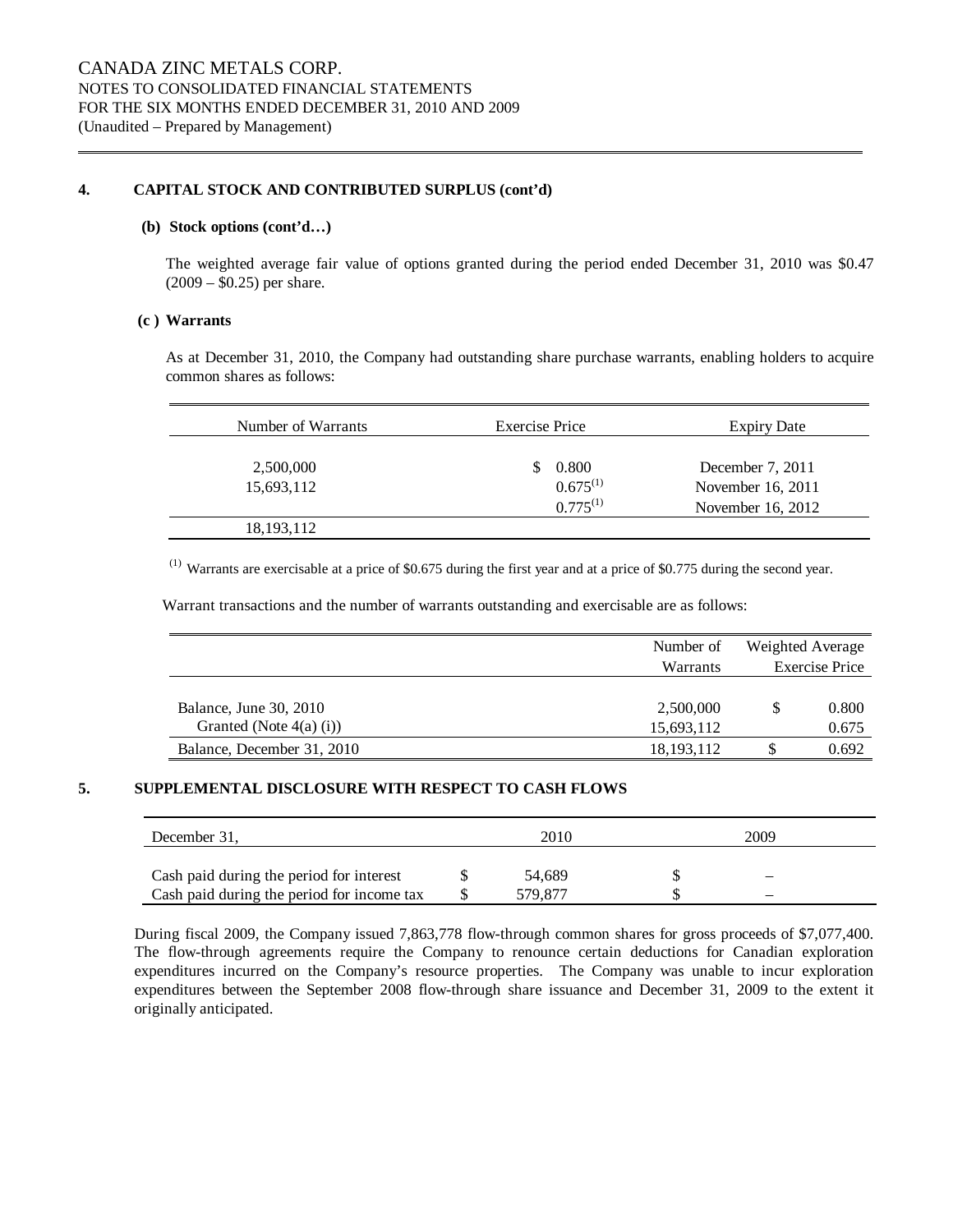#### **5. SUPPLEMENTAL DISCLOSURE WITH RESPECT TO CASH FLOWS (cont'd)**

During the period ended December 31, 2010, the Company filed the amendments to eligible Canadian exploration expenditures previously renounced to the flow-through shareholders that subscribed for the Company's common shares in fiscal 2009. As a result of the expenditure shortfall and the amendment of the previous renunciations of explorations expenditures, the Company paid \$579,877 in part XII.6 tax for 2009 and an additional \$54,689 in interest.

As at December 31, 2010, the Company fully spent the required amount of the flow-through funds on eligible exploration expenditures, which were renounced to the flow-through shareholders for the 2010 calendar year.

Significant non-cash transactions for the period ended December 31, 2010 included:

- (a ) resource property expenditures of \$196,375 (June 30, 2010 -\$450,222) in accounts payable;
- (b ) resource property expenditures of \$Nil (June 30, 2010 -\$56,304) in due to related parties;
- (c) an allocation of stock-based compensation expense of \$115,552 to contributed surplus (Note  $4(a)(i)$ ) upon the exercise of 490,000 stock options; and
- (d ) unrealized loss of \$97,705 (2009 \$Nil) in marketable securities, which was allocated to accumulated other comprehensive income (Note 2).

Significant non-cash transactions for the period ended December 31, 2009 included:

- (e ) resource property expenditures of \$61,885 (June 30, 2009 \$76,249) in accounts payable; and
- (f ) an allocation of stock-based compensation expense of \$154,209 to contributed surplus upon the exercise of 642,500 stock options.

#### **6. TRANSACTIONS WITH RELATED PARTIES**

During the period ended December 31, 2010:

- (a ) the Company paid or accrued \$75,000 (2009 \$75,000) for management fees and \$30,000 (2009 \$30,000) for administrative fees to a company partially controlled by a director and an officer of the Company;
- (b ) the Company paid or accrued \$10,000 (2009 \$48,000) for consulting and geological services fees, included in resource properties, to a company controlled by a former director of the Company;
- (c ) the Company paid \$54,600, that was due to a company controlled by a former director of the Company at June 30, 2010; and
- (d ) as at December 31, 2010, \$1,902 (June 30, 2010 \$6,932) was due to a director of the Company for reimbursement of business expenses.

These transactions were in the normal course of operations and were measured at the exchange amount, which is the amount of consideration established and agreed to by the related parties.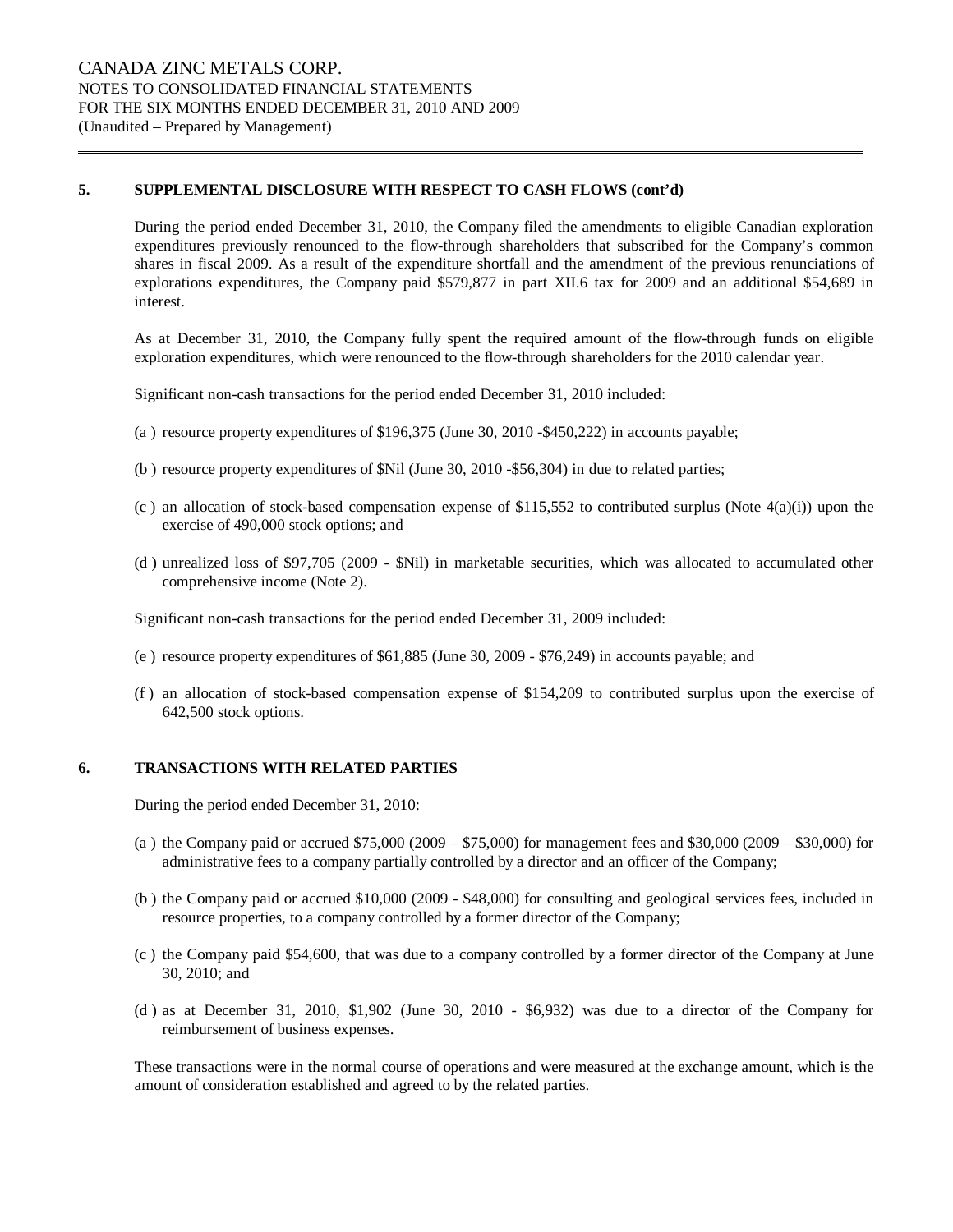#### **7. CAPITAL DISCLOSURE**

The Company's objective is to manage its capital to ensure that there are adequate capital resources to safeguard the Company's ability to continue as a going concern through the optimization of its capital structure. The capital structure consists of shareholders' equity and working capital.

In order to achieve this objective, the Company makes adjustments to it in light of changes in economic conditions and risk characteristics of the underlying assets. To maintain or adjust capital structure, the Company may invest its excess cash in interest bearing accounts of Canadian chartered banks and/or raise additional funds externally as needed. The Company has no significant debt and is not subject to externally imposed capital requirements. There were no changes to the Company's capital management structure during the period ended December 31, 2010.

#### **8. FINANCIAL INSTRUMENTS**

Financial Risk Management

The Company is exposed in varying degrees to a variety of financial instrument related risks.

#### *Credit Risk*

Credit risk is the risk that one party to a financial instrument will fail to discharge an obligation and cause the other party to incur a financial loss. The Company's primary exposure to credit risk is on its bank accounts and short-term investments, whose balances at December 31, 2010 were \$120,125 and \$20,969,000, respectively. Bank accounts are held with a major bank in Canada. As all of the Company's cash is held by a Canadian bank and all the cash equivalents are also held by the same Canadian bank, there is a concentration of credit risk with one bank in Canada. This risk is managed by using a major bank that is a high credit quality financial institution as determined by rating agencies. The Company's secondary exposure to credit risk is on its receivables. This risk is minimal as receivables consist primarily of refundable government sales taxes.

#### *Currency Risk*

The Company operates in Canada and is therefore not exposed to significant foreign exchange risk arising from transactions denominated in a foreign currency.

#### *Interest Rate Risk*

The Company is exposed to interest rate risk as its bank accounts and guaranteed investment certificates ("GIC") earn interest income at variable rates. As at December 31, 2010, the Company had \$20,969,000 in various GIC investments earning fixed and variable rates of approximately 1.2% on average. Subsequent to the period ended December 31, 2010, the Company re-invested \$14M in higher fixed rate cashable GICs.

#### *Liquidity Risk*

Liquidity risk arises through the excess of financial obligations over available financial assets due at any point in time. The Company's objective in managing liquidity risk is to maintain sufficient readily available reserves in order to meet its liquidity requirements at any point in time. The Company achieves this by maintaining sufficient cash and cash equivalents. As at December 31, 2010, the Company was holding cash of \$96,874 and GICs of \$20,969,000 to settle current liabilities of \$359,013. Management believes it has sufficient funds to meet its current obligations as they become due.